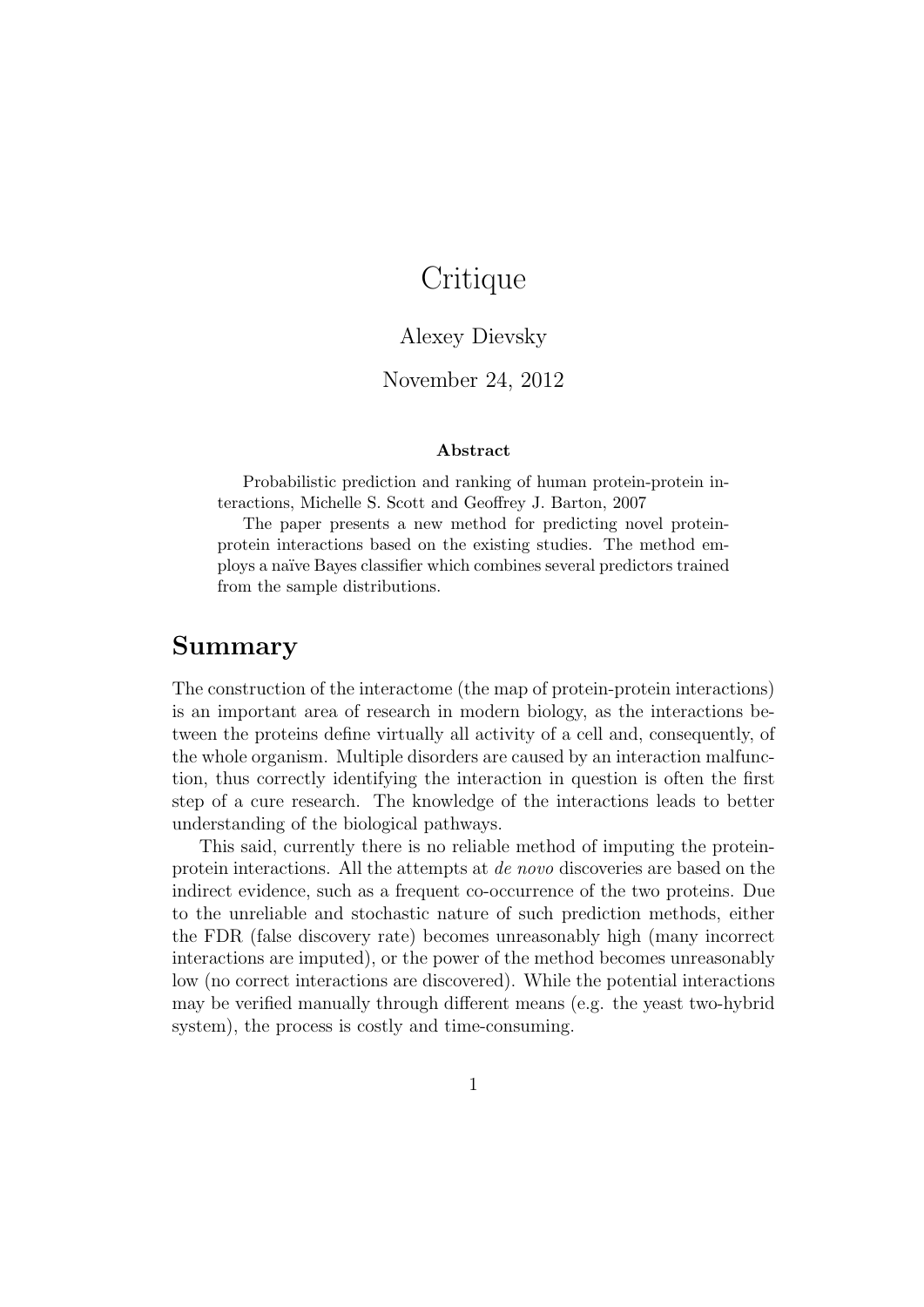The authors propose a new method for this task which essentially combines several well-known predictors using a naïve Bayes approach:

$$
\frac{P(I|f_1,...,f_n)}{P(\neg I|f_1,...,f_n)} = \frac{P(f_1,...,f_n|I) \cdot P(I)}{P(f_1,...,f_n|\neg I) \cdot P(\neg I)}
$$
  
= 
$$
\frac{P(f_1|I)}{P(f_1|\neg I)} \cdot \dots \cdot \frac{P(f_n|I)}{P(f_n|\neg I)} \cdot \frac{P(I)}{P(\neg I)}
$$

Each predictor produces an independent LR (likelihood ratio) value, and all the LRs are then multiplied together with a prior LR. The result can be compared against a fixed threshold value to decide if the interaction is predicted between the given pair of the proteins.

# **Critique**

Despite the competitive performance of the presented method, the scientific basis of the underlying model remains questionable.

First of all, the use of naïve Bayes approach is not given as much attention as it requires. This approach corresponds to the reality if and only if the individual predictors are altogether independent. Virtually no elaboration is provided on that issue, except the mention of calculating the Pearson correlation coefficient for each pair of the predictors and deeming it low enough to proclaim approximate independence. However, the Pearson correlation coefficient is not a defining criterion of independence; while the true correlation of the independent values is always zero, the opposite statement is not valid. Even if we agree to such use of the correlation coefficient, it will only infer the pairwise independence, while for the naïve Bayes approach to work, the predictors must be mutually independent. No evidence supportive of the mutual independence is provided.

The selection of the prior LR is given some consideration, only to conclude that we have no sound means of validating our choice of  $\frac{1}{400}$ , except that it seems to work. Other prior LRs considered vary considerably.

Further, for a method aiming at a scientific validity, the sentences like "All preliminary scores above 10 were kept. This parameter was determined empirically." seem strange.

The choice made by the authors: "When a particular state of a feature occurs only in positive examples (known interacting proteins), the likelihoods are set to the highest non-infinite value of any state for that feature (to avoid infinite values)." has no obvious advantages (and several obvious disadvantages) against using any sort of smoothing, which is not considered at all.